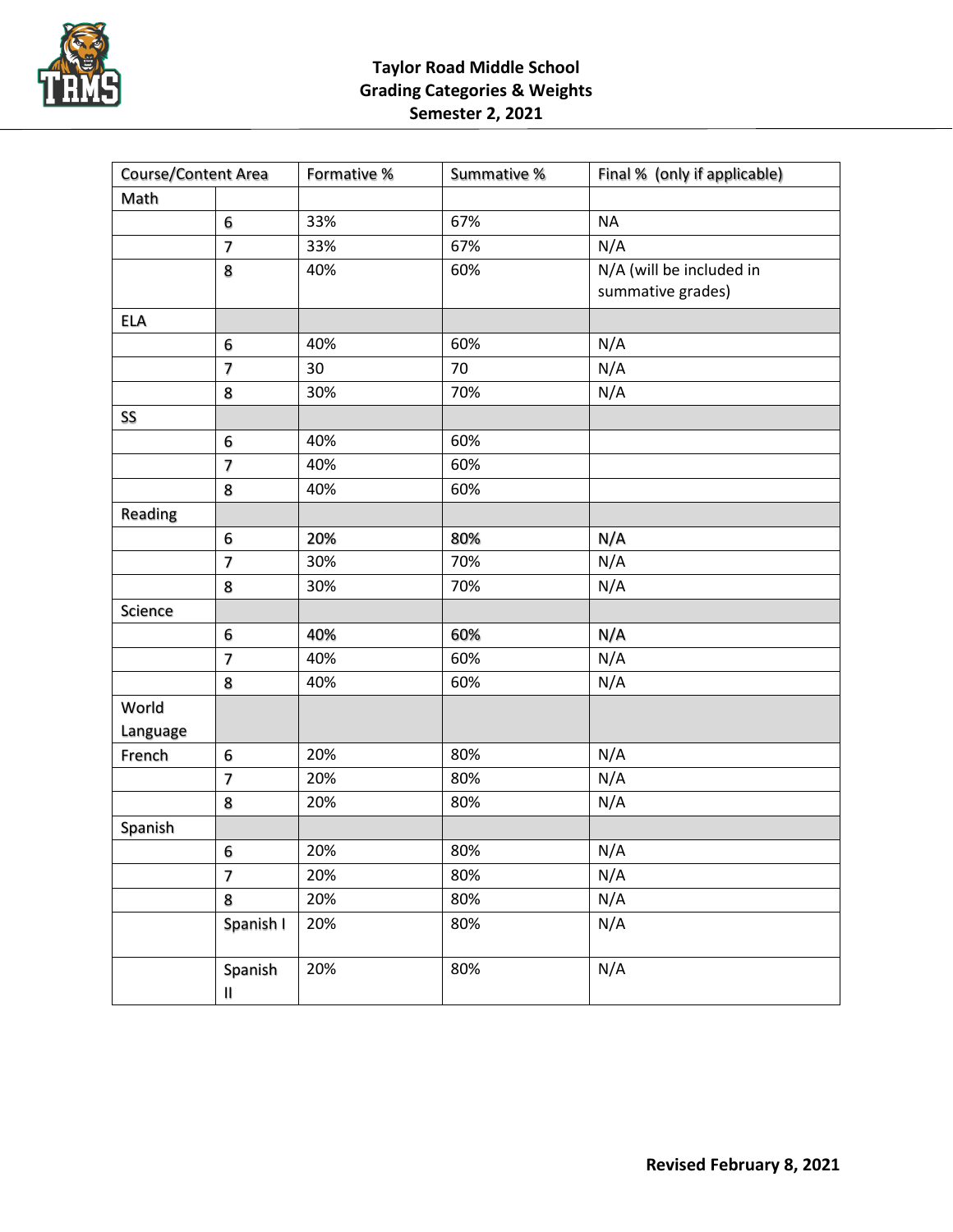

## **Taylor Road Middle School Grading Categories & Weights Semester 2, 2021**

| Course/Content Area   |                          | Formative % | Summative % | Final % (only if applicable) |
|-----------------------|--------------------------|-------------|-------------|------------------------------|
| Connections           |                          |             |             |                              |
| PE                    | All                      | N/A         | 100         |                              |
|                       | Grades                   |             |             |                              |
| Health                |                          |             |             |                              |
|                       | 6                        | N/A         | 100         | N/A                          |
|                       | $\overline{7}$           | 30%         | 70%         | N/A                          |
|                       | 8                        | N/A         | 100         | N/A                          |
| Engineering           | All                      | 40          | 60          |                              |
|                       | Grades                   |             |             |                              |
| Peer                  | All                      | 50          | 50          |                              |
| Mediation             | Grades                   |             |             |                              |
| <b>Study Skills</b>   | All                      | 40          | 60          |                              |
|                       | Grades                   |             |             |                              |
| <b>Business &amp;</b> | All                      | 30          | 70          |                              |
| Computer              | Grades                   |             |             |                              |
| Science               |                          |             |             |                              |
| Art                   |                          |             |             |                              |
|                       | Intro                    | 30          | 70          |                              |
|                       | 6                        | 30          | 70          |                              |
|                       | $\overline{7}$           | 30          | 70          |                              |
|                       | 8                        | 30          | 70          |                              |
| <b>CTAE</b>           | All                      | 50          | 50          |                              |
|                       | Grades                   |             |             |                              |
| Drama                 | All                      | 40          | 60          |                              |
|                       | Grades                   |             |             |                              |
| General               | All                      | 40          | 60          |                              |
| Music                 | Grades                   |             |             |                              |
| Orchestra             |                          |             |             |                              |
|                       | 6                        | 70          | 30          |                              |
|                       | $\overline{\phantom{a}}$ | 70          | 30          |                              |
|                       | 8                        | 70          | 30          |                              |
| Band                  |                          |             |             |                              |
|                       | 6                        | 70          | 30          |                              |
|                       | $\overline{7}$           | 70          | 30          |                              |
|                       | 8                        | 70          | 30          |                              |